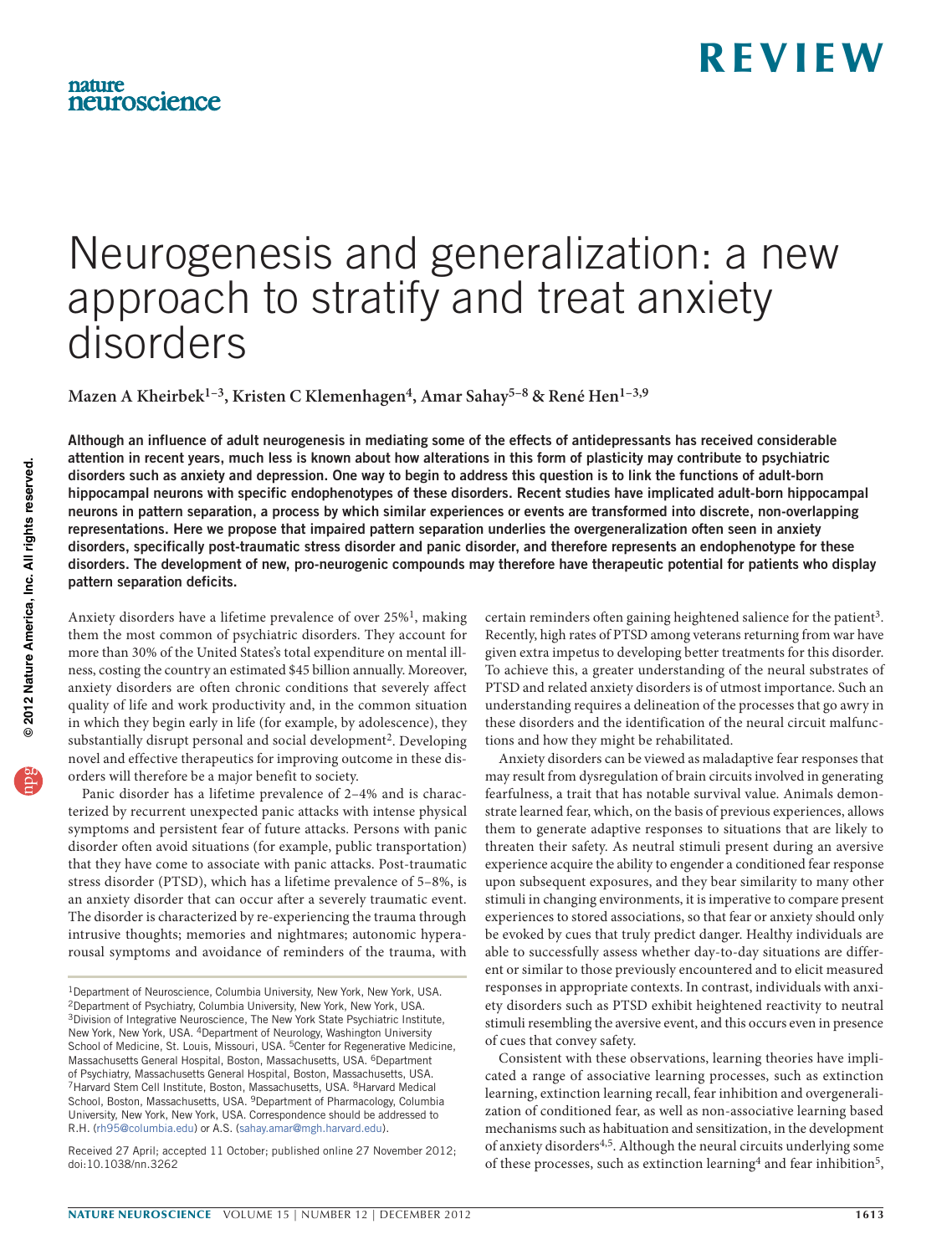<span id="page-1-0"></span>Figure 1 Excessive generalization in PTSD. Pattern separation serves to disambiguate a new experience from stored memories. When a novel experience (campfire) contains some shared features with a previously stored experience (war zone), it evokes retrieval of that memory. Upon experiencing a situation that shares features of a traumatic event, a healthy individual is able to discriminate the novel experience from the fearful one and successfully encode this experience as novel and safe. Alternatively, in an individual suffering from PTSD, excessive generalization manifests as a failure to discriminate the novel, safe experience from the previously stored emotional memory, leading to excessive arousal and fear responses.

have begun to be delineated in preclinical studies and in humans, the neural substrates of processes such as overgeneralization of fear are much less understood.

In this review, we provide a new framework for the role of the dentate gyrus, and specifically adult hippocampal neurogenesis, in anxiety disorders. We propose that impairments in pattern separation in the dentate gyrus may underlie overgeneralization of fear in anxiety disorders and suggest that a pattern separation deficit is an endophenotype of anxiety disorders such as PTSD and panic disorder. On the basis of recent studies implicating adult hippocampal neurogenesis in pattern separation, we hypothesize that reductions in adult hippocampal neurogenesis as a consequence of, or preceding, traumatic stress manifests as a deficit in pattern separation and an overgeneralization of memory. We conclude by proposing that interventions that target neurogenesis may be of therapeutic value in the treatment of these disorders.

## Generalization and anxiety disorders

Many patients with anxiety disorders display an overgeneralization of fear responses to emotional stimuli. For example, a soldier with PTSD may experience heightened arousal and anxiety to a cue that resembles the traumatic experience (such as a campfire), even when other contextual cues indicate safety (such as absence of combat and a park setting) (**[Fig. 1](#page-1-0)**). This phenomenon may be characteristic of several anxiety disorders; for example, a person with social anxiety disorder generalizes from one embarrassing experience to fear of embarrassment in many friendly social situations $6,7$  $6,7$ , a person with panic disorder may have one panic attack on a bridge and subsequently fear traveling on any bridges, tunnels or highways<sup>8,[9](#page-6-8)</sup>. The excessive and unregulated fear response in these examples may be due to alterations in several underlying processes, such as lack of ability to suppress fear in presence of safety cues, increased fear responses to novel cues (sensitization) or a deficit in extinction of the aversive cue. In addition, in each of these examples, the fear response is evoked by experiences or cues that bear resemblance to the original aversive experience. Therefore, it is possible that there are impairments in other mechanisms that act upstream of fear inhibition to differentiate between perceptually similar cues or events. We suggest that one such mechanism is pattern separation.

Pavlovian conditioning has been implicated in the pathogenesis of panic disorder, as neutral stimuli present during the onset of a panic attack can acquire salience owing to pairing with the attack and can elicit anxiety during future encounters with these stimuli<sup>[7,](#page-6-6)[8,](#page-6-7)[10](#page-6-9)</sup>. In addition, as with PTSD, there is an overgeneralization of memory for the stimuli associated with the aversive event: for example a panic attack in a parking garage may elicit anxiety in all parking garages. Overgeneralization of fear has now been systematically tested in the laboratory using a stimulus-generalization task in which rings of different sizes are morphed parametrically from one to the other and responses to intermediate size rings are treated as a measure of gen-eralization<sup>[9](#page-6-8)</sup>. Panic disorder patients do not show any difference in



fear responses to the conditioned danger cue but do show enhanced responses to the cues that are similar to the conditioned danger cue, suggesting that panic disorder involves an overgeneralization of the conditioned fear. Moreover, panic disorder patients also show elevated responses to the non-danger cue, which could indicate reduced fear inhibition or increased response to all novel cues; that is, increased sensitization. Thus, it is likely that overgeneralization of fear is accompanied by other alterations that together constitute the symptoms seen in panic disorder. Future studies like these in which perceptual similarities are parametrically varied while the subject is imaged may address the mechanisms underlying overgeneralization.

#### Hippocampus and anxiety disorders

One function of the hippocampus is to form new memories and guide behavior by comparing new sensory input to stored representations. Most models of hippocampal function propose that memory traces are stored in the autoassociative network of CA3 pyramidal neurons, where, owing to collateral connectivity, memories can be recalled from partial cues by a process termed 'pattern completion'<sup>11</sup>. In contrast, 'pattern separation' is thought to be essential for the successful encoding of distinct memory traces of similar experiences. Pattern separation is an active process that disambiguates overlapping, perceptually similar sensory inputs. On the basis of its functional anatomy and its physiological properties, this process of pattern separation is believed to occur upstream of CA3, in the dentate gyrus<sup>11-[14](#page-6-11)</sup>. In vivo electrophysiological recordings and lesions in rodents and functional magnetic resonance imaging (fMRI) studies in humans support this function of the dentate gyrus in pattern separation<sup>[13,](#page-6-12)[15,](#page-6-13)[16](#page-6-14)</sup>. A postulated behavioral deficit resulting from a failure in pattern separation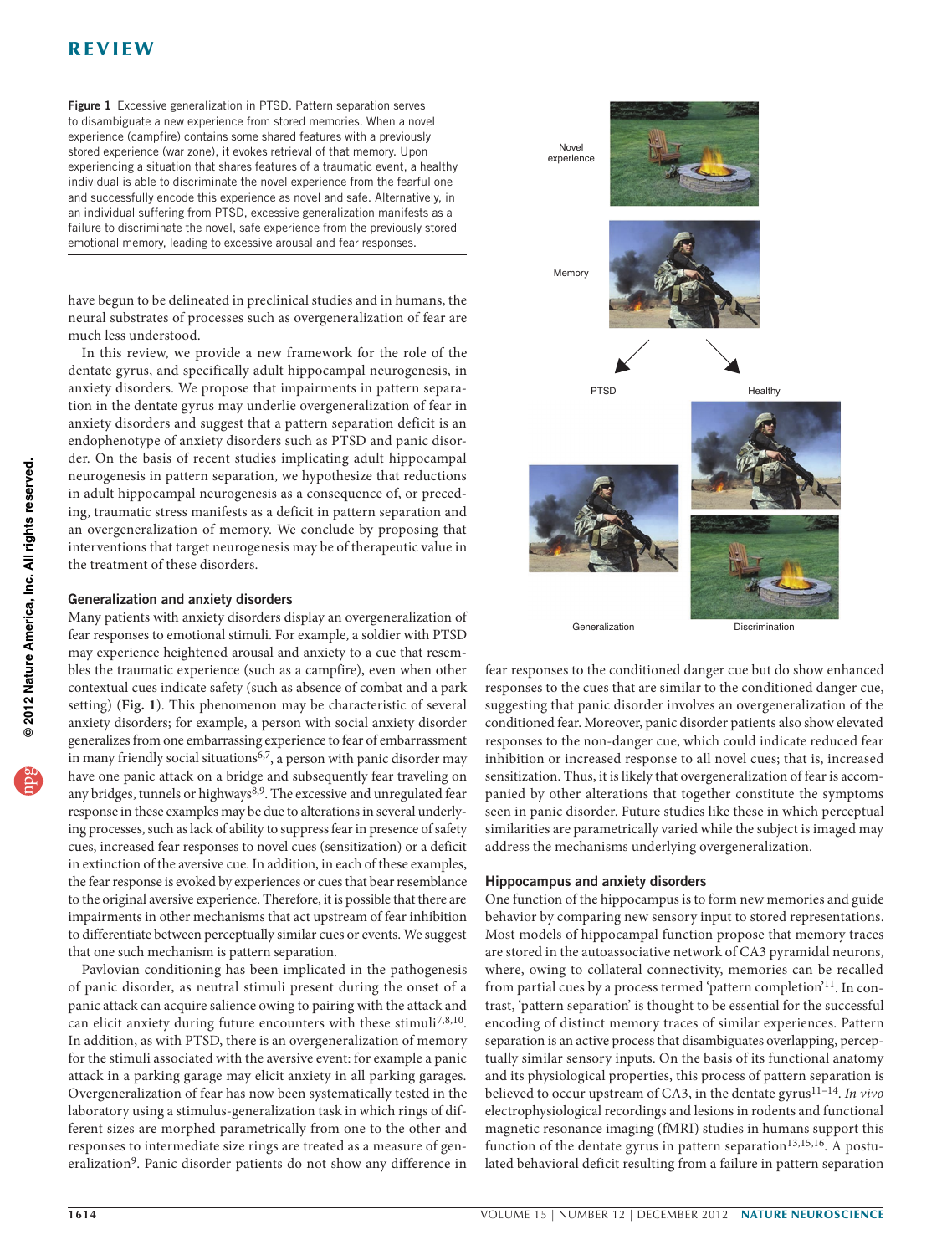<span id="page-2-0"></span>Figure 2 Local circuit properties of the dentate gyrus that facilitate pattern separation. Perforant path inputs from the entorhinal cortex carrying processed sensory information innervate granule cells of the dentate gyrus and pyramidal cells of both CA3 and CA1. In the dentate gyrus, sparseness is achieved by inhibitory interneurons that constrain granule cell firing through feedforward and feedback inhibition. The sparse cohort of granule cells that fire in a specific context can drive CA3 with high fidelity, owing to the robust mossy fiber synapses on CA3 pyramidal neurons. In this way, sparse coding and the mossy fiber–CA3 synapse can facilitate pattern separation. Activation of CA3 can



instruct the generation of autoassociative networks in CA3 to facilitate future pattern completion for retrieval of stored representations. DG, dentate gyrus; EC, entorhinal cortex; GC, granule cell; IN, inhibitory interneuron; MC, mossy cell; ML, molecular layer.

is impaired ability to distinguish between two similar sensory inputs and grouping of multiple contexts or items together even if they are dissimilar<sup>[11](#page-6-10)</sup>. Such a maladaptive response may contribute to generalizing new innocuous experiences with previously encountered aver-sive events, as seen in individuals with panic disorder and PTSD<sup>[9,](#page-6-8)[17](#page-6-15)</sup>. The Benton Visual Retention Task, an element of neuropsychological testing in which memory for specific patterns and designs is tested, has been specifically associated with pattern separation. Patients with social anxiety disorder and PTSD have poor performance in this task[18,](#page-6-16)[19](#page-6-17). Hippocampus-dependent impairments in processing of spatial cues have also been observed in PTSD patients as compared to twin brothers that never developed PTSD<sup>20</sup>.

Changes in hippocampal volume have been reported across several anxiety disorders. Structural MRI studies documented a decrease in hippocampal volume in PTSD patients as compared to healthy or trauma-exposed controls[21,](#page-6-19)[22](#page-6-20), as well as in adults with social anxiety disorder<sup>[23](#page-6-21)</sup>. Recent evidence indicates that this reduction in volume may represent a risk factor for vulnerability to PTSD[24–](#page-6-22)[26](#page-6-23). In fMRI studies, a positive correlation between PTSD severity and activation in the hippocampus and amygdala in response to negative imagery has been documented, and recalling negative imagery related to the initial trauma can reduce blood oxygen level–dependent (BOLD) fMRI responses in PTSD patients as compared to trauma-exposed controls[27,](#page-6-24)[28](#page-6-25). High-resolution MRI has indicated a specific reduction in volume of the dentate gyrus and CA3 subfields in PTSD, with sparing of other hippocampal subregions<sup>[29](#page-6-26)</sup>. This selective vulnerability of the dentate gyrus and CA3 is consistent with results in animal models of chronic stress<sup>30</sup>. Thus, alterations in the dentate gyrus and CA3 circuit may confer vulnerability to development of PTSD or be symptomatic of impairments in underlying mnemonic processes.

## Dentate gyrus and pattern separation

The theoretical foundations of pattern separation in the hippocampus were first set out in a computational theory<sup>[11](#page-6-10)</sup> that remains a dominant hypothesis<sup>[31](#page-6-28)</sup>. It was proposed that the hippocampus performs two distinct serial computations. The first, pattern separation, takes similar patterns of neural activity and converts them into distinct representations. The second computation, pattern completion, operates on these distinct representations and either ignores the differences if they are negligible or, alternatively, generates an orthogonal representation if the differences are sufficiently large<sup>[14](#page-6-11)</sup>.

The anatomical and network properties of the dentate gyrus make it well suited to facilitate pattern separation. This includes the density of granule cells, their sparse pattern of activation, and the powerful

synapses they make onto CA3 pyramidal cells. The sparse activation of granule cells allows inputs carrying information about similar contextual representations to be distributed into non-overlapping popu-lations of granule cells<sup>[12,](#page-6-29)32</sup>. One way sparseness may be achieved is through robust inhibition of granule cells by inhibitory interneurons residing in the hilus and the granule cell layer that target the somata and proximal dendrites of granule cells<sup>33,34</sup>. These inhibitory interneurons receive input from the perforant path, as well as from granule cell mossy fibers, and thus through their elaborate axonal plexus can mediate both feedforward and feedback inhibition to constrain dentate gyrus firing (**[Fig. 2](#page-2-0)**). This pattern of activation can in turn instruct CA3 with high fidelity owing to the robust mossy fiber synapses onto CA3 pyramidal neurons<sup>35</sup>. Thus, a contextual representation encoded in a small cohort of dentate gyrus granule cells can create a new autoassociative network in CA3 for future memory retrieval<sup>[12,](#page-6-29)[36](#page-6-34)</sup>.

*In vivo* recordings of hippocampal ensemble activity have begun to identify the neuronal correlates of pattern separation in the dentate gyrus. Parametric morphing of a rat's environment (which in some ways is homologous to a stimulus-generalization task used in humans<sup>[9](#page-6-8)</sup>) is sufficient to elicit remapping of firing rates of place cells in the dentate gyrus, suggesting that small changes in spatial input can produce highly divergent output<sup>[13](#page-6-12)</sup>. Unlike CA3 pyramidal cells, which tend to have one place field, granule cells have multiple place fields that remap quickly with small changes in environmental context, supporting their role in fine discrimination of overlapping contextual representations. These highly distinct outputs are sent to CA3, where recurrent collaterals between CA3 pyramidal neurons are thought to perform pattern completion.

A function of the dentate gyrus in behavioral pattern separation has been documented using ablation and genetic manipulation techniques. Lesions of the dentate gyrus have resulted in deficits in tasks where there is either a spatial overlap in distal cues or when the contextual cues are highly similar  $16,37$  $16,37$ . In this pattern-separation task, rats are trained to find a food reward at a specific location and then probed with a foil placed at differing distances from the correct choice. Dentate gyrus–lesioned rats cannot discriminate between the two choices when the two objects are spatially close together, but performance approaches normal as the distance between the objects increases. Recent results also indicate that dentate gyrus–lesioned rats cannot recognize small displacement of object locations, further supporting a function for the dentate gyrus in spatial pattern separation<sup>38</sup>.

The first evidence for neural substrates of pattern separation in humans used high-resolution BOLD fMRI of activity in hippocampal subfields during a pattern-separation task and took advantage of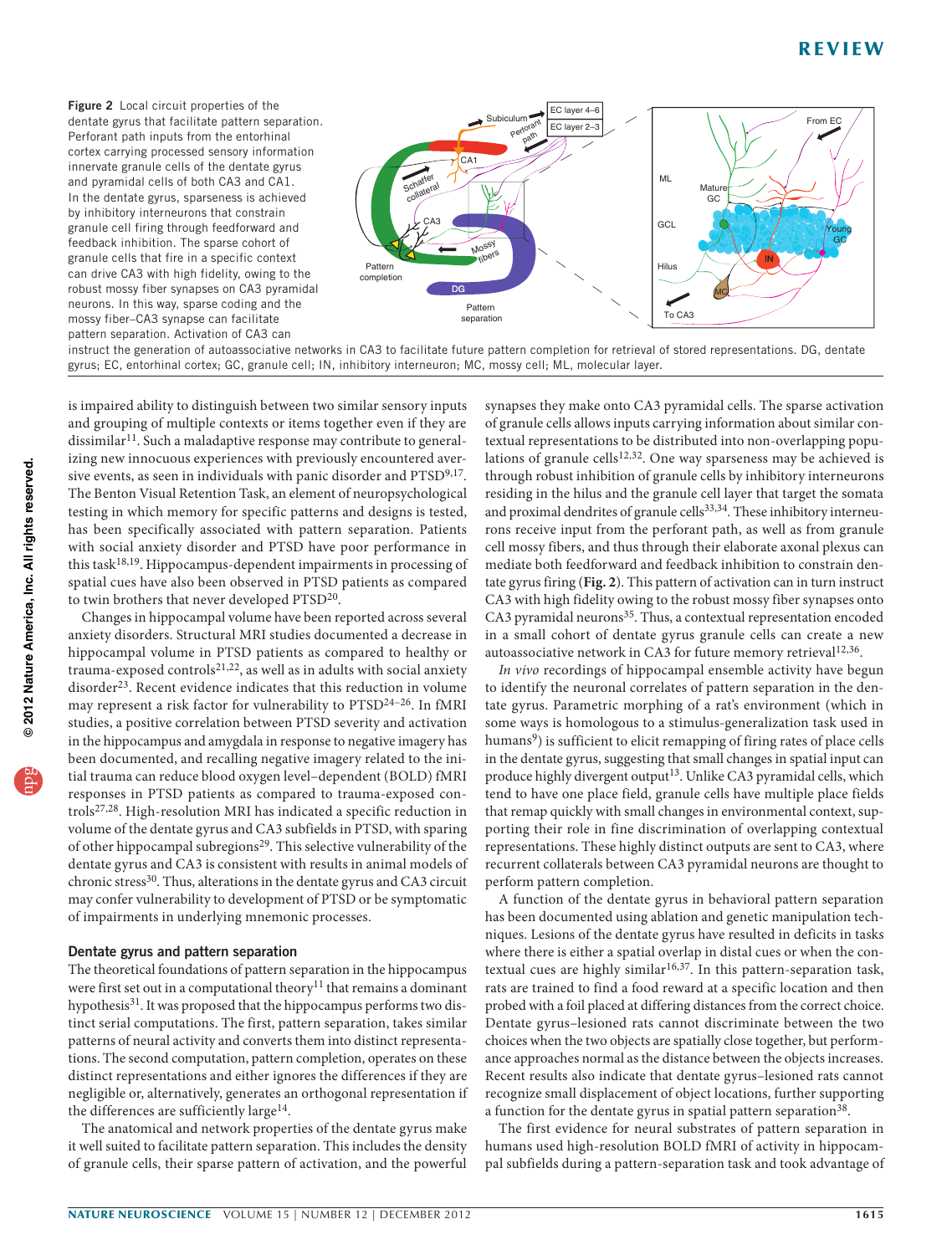<span id="page-3-0"></span>Figure 3 Testing pattern separation with contextual fear discrimination in rodents and humans. Top: in the contextual fear discrimination task, rodents are trained to associate a neutral context with an aversive foot shock. Placing animals in a similar context that shares some, but not all, of the contextual cues present in the training context tests the ability to discriminate. Freezing in this similar context indicates a generalization of the new context to the training context, whereas exploration indicates discrimination and recognition that the context is novel. Bottom: testing pattern separation in humans using a virtual reality fear discrimination task. Humans freely navigate through a virtual reality environment while receiving unsignaled finger shocks. Upon exposure to a similar environment, measures of increased arousal indicate a generalization of the new context to the training context, whereas low arousal indicates discrimination of the two contexts.

the habituation of BOLD activity with familiarity<sup>15</sup>. In these studies, subjects are presented with an object and then later presented with the same object or a novel object that is either similar or distinct. When an object similar to one previously encountered is presented, the BOLD signal in CA1 is of a magnitude similar to that when an object is presented for a second time, suggestive of pattern completion; that is, the object does not elicit a novel pattern of activity in CA1. In contrast, activity in the dentate gyrus and CA3 when a subject sees a similar object are comparable to activity when seeing a novel object, as if this region is engaged in pattern separation; that is, encoding that similar object as a distinct entity.

Although these studies have elegantly documented a function for the dentate gyrus in rapid pattern separation of neutral or appetitive stimuli, they do not recapitulate the emotionally charged stimuli that can lead to anxiety disorders such as PTSD and panic disorder. Pavlovian fear conditioning and extinction, in which a neutral stimulus (contextual or discrete) is paired with an aversive stimulus (mild shock; unconditioned stimulus), have been used to model PTSD. Reexposure to the conditioned stimulus elicits a stereotypical conditioned response, freezing in rodents or arousal responses in humans, used as a measure of fear. These conditioned fear responses can be extinguished with repeated exposure to the conditioned stimulus in the absence of the reinforcer, thus forming a new memory trace indicating that the conditioned stimulus is now safe[39.](#page-6-37) Yet in some cases, it would be beneficial to extinguish response to stimuli that resemble the original traumatic stimulus, so the memory of the trauma is not generalized to all stimuli that resemble the cues associated with the traumatic event. To model this situation, a contextual fear discrimination task has been used $40-42$  $40-42$ . In this task, mice are trained to fear an aversive context (as in classical contextual conditioning) and then to discriminate between the aversive context and a highly similar 'safe, no shock' context (**[Fig. 3](#page-3-0)**, top). In addition, the mice are exposed to a third novel context that is completely different from the aversive and the similar contexts. In this way, contextual features maybe parametrically varied to the extent allowed by measurements of freezing behavior. Because the two contexts share many similar features, mice freeze the same amount in the training context as in the similar context, thus generalizing their fear to the two contexts. Upon repeated training sessions, where mice are always shocked in the training context but never the similar context, mice will eventually reduce their freezing to the similar context, effectively separating the two similar contextual patterns (**[Fig. 3](#page-3-0)**, top). A role for plasticity in the dentate gyrus has recently been documented in this form of pattern separation. Selective deletion of the NR1 subunit of the NMDA receptor from dentate gyrus granule cells impairs this ability to discriminate between the two similar contexts, suggesting that plasticity in the perforant path synapses onto granule cells is essential for discrimination learning[40](#page-6-38).



In humans, modified versions of this discrimination task can be applied to directly test this type of pattern separation (**[Fig. 3](#page-3-0)**, bottom). Virtual reality environments have been shown to be sufficiently complex to model real-life experiences and used successfully for the treatment of anxiety disorders<sup>[43,](#page-6-40)44</sup>. Furthermore, virtual reality environments have also been used for classic cued and contextual fear conditioning with distinct training and testing contexts, using skin conductance as a measure of fear or arousal<sup>[45,](#page-7-0)46</sup>. We propose that these highly controlled virtual reality environments could be used to test generalization to emotionally charged contexts. In this design, a virtual reality environment can acquire negative emotional valence through presentation of finger shocks during free navigation. In a similar fashion as in rodent experiments, the features of the virtual reality environment can be parametrically changed to test the ability to discriminate between the shocked environment and either highly similar contexts or distinct contexts (**[Fig. 3](#page-3-0)**, bottom). It is possible for subjects to navigate and interact with virtual reality environments during fMRI scanning studies, and as spatial resolution and computational techniques improve, it is becoming possible to isolate activity within subregions of the hippocampus during functional imaging studie[s47,](#page-7-2)[48](#page-7-3). These techniques will allow mapping of the human hippocampal regions activated by this task, correlate neural activation with emotional reactivity, and investigate how hippocampal activity underlying pattern separation may differ in individuals with anxiety disorders such as PTSD.

#### Adult neurogenesis

In the mammalian adult brain, there are two regions where stem cells continuously give rise to new neurons, a process termed neurogenesis: the subventricular zone and the subgranular zone of the dentate gyrus. Adult-born neurons functionally integrate into the dentate gyrus[49–](#page-7-4)[51,](#page-7-5) exhibit heightened synaptic plasticity during a specific window of their maturation<sup>[52,](#page-7-6)[53](#page-7-7)</sup> and can account for up to 10% of the entire granule cell population<sup>[54](#page-7-8)</sup>. Hippocampal neurogenesis is increased by several categories of antidepressants, and some of the anxiolytic and antidepressant effects of antidepressants require intact hippocampal neurogenesis<sup>[55,](#page-7-9)56</sup>. Moreover, the fate of neural progenitors is substantially affected by emotional state. Specifically, in impoverished environments such as isolation, hippocampal stem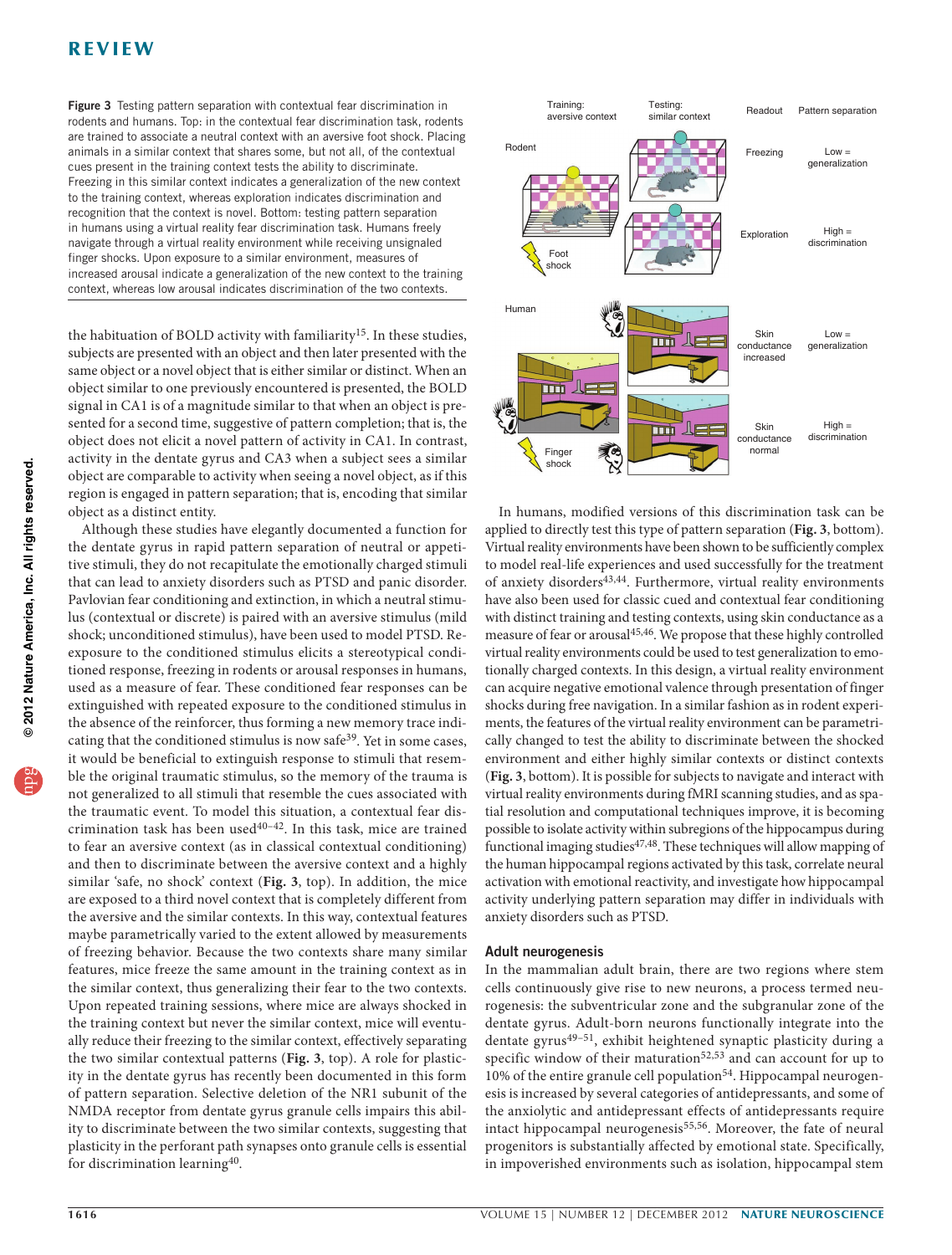

© 2012 Nature America, Inc. All rights reserved. npg **© 2012 Nature America, Inc. All rights reserved.**

<span id="page-4-0"></span>Figure 4 Modulation of pattern separation by adult neurogenesis and its impact on mood. Novel sensory representations can be disambiguated from stored representations through pattern separation on inputs from entorhinal cortex. Under stressful conditions, neurogenesis is low, leading to low discrimination and to generalization of contexts with substantial emotional valence. This may lead to increased anxiety owing to impaired contextual processing through modulation of exploration through dorsal outputs and increased stress responses by influencing outputs from the ventral pole. In conditions with high neurogenesis, such as enrichment or antidepressant treatment, enhanced pattern separation leads to high discrimination and greater ability to disambiguate similar contexts with differing emotional valence. This may influence output of the dorsal hippocampus to increase exploration and contextual encoding, and the ventral hippocampus to modulate stress responses. DG, dentate gyrus; Sub, subiculum.

cells give rise to more stem cells and fewer neurons than in enriched environments<sup>[57](#page-7-11)</sup>. Neurogenesis has also been shown to modulate the stress response both in baseline conditions and in response to antidepressants and enrichment<sup>58-60</sup>. However, the role of neurogenesis in regulating emotionality or response to stress remains controversial, with some groups seeing robust effects and others not<sup>[61,](#page-7-14)62</sup>. Indeed, interventions that affect mood, such as stress or antidepressants, can also induce remodeling of mature networks via dendritogenesis or spinogenesis, thereby modulating hippocampal plasticity independently of neurogenesis<sup>63</sup>.

The extent of adult neurogenesis in humans, and its ability to affect behavior, remains to be fully explored. A recent post-mortem study identified an increase in proliferation of neural precursors in response to antidepressants<sup>64</sup>, whereas another study found no change<sup>65</sup>. In addition, recent studies of the olfactory bulb in humans revealed that neurogenesis is very limited in adulthood<sup>[66,](#page-7-19)67</sup>.

## Adult neurogenesis in the dentate gyrus and pattern separation

A function for neurogenesis in pattern separation has recently been proposed[68,](#page-7-21)[69](#page-7-22). Mice in which adult neurogenesis has been ablated with X-irradiation exhibit specific deficits in a delayed nonmatchingto-place radial arm maze task where the spatial separation between the choice and sample arm is low<sup>70</sup>. Marked deficits in this task have also been reported in mice in which the fragile-X mental retardation protein (FMRP) has been deleted specifically in young granule cells, effectively reducing neurogenesis *in vivo*[71](#page-7-24). In addition, ablating neurogenesis with X-rays or increasing neurogenesis with voluntary running have bidirectional effects in a spatial discrimination touchscreen task that requires mice to choose the correct visual cue based on separation distance between the cues<sup>[70,](#page-7-23)72</sup>. Evidence for a function

of adult-born granule cells in pattern separation tasks with an emotional component has also been demonstrated. Ablation of adult-born granule cells with X-rays results in impaired pattern separation in contextual fear discrimination learning tasks $^{41,69,73,74}$  $^{41,69,73,74}$  $^{41,69,73,74}$  $^{41,69,73,74}$  $^{41,69,73,74}$ . This led to the hypothesis that increasing the pool of adult-generated neurons would increase the ability to discriminate between similar contexts. Indeed, when the proapoptotic gene Bax is deleted from the young neurons, promoting their survival, mice are better at distinguishing similar contexts, suggesting that expansion of a functional pool of adult-generated neurons is sufficient to facilitate pattern separation $41$ . More recently, it was shown that a specific form of plasticity exhibited by young adult-born granule cells is required for contextual fear discrimination learning<sup>42</sup>, further highlighting the contribution of adult generated granule cells to pattern separation.

Although the mechanisms underlying the contribution of adultborn granule cells to pattern separation are unknown, recent evidence suggests that these cells can modulate sparseness and local inhibitory tone in the dentate gyrus. Computational modeling and electrophysiological studies have proposed a function for sparse coding in pattern separation<sup>[31,](#page-6-28)[75,](#page-7-28)76</sup>. Sparse coding is thought to facilitate the transformation of overlapping sensory inputs into non-overlapping representations. Whether this occurs owing to input expansion, whereby similar inputs arising in the entorhinal cortex are distributed across the granule cell layer, or by other means is not known. It is plausible that regulation of inhibition in the dentate gyrus is important in the maintenance of sparse coding and that young adult-born granule cells modulate local network inhibition within the dentate gyrus. One distinct physiological characteristic of young neurons is their lack of GABAergic inhibition early in their development<sup>77</sup>. Granule cells receive feedforward inhibitory input from perforant path activation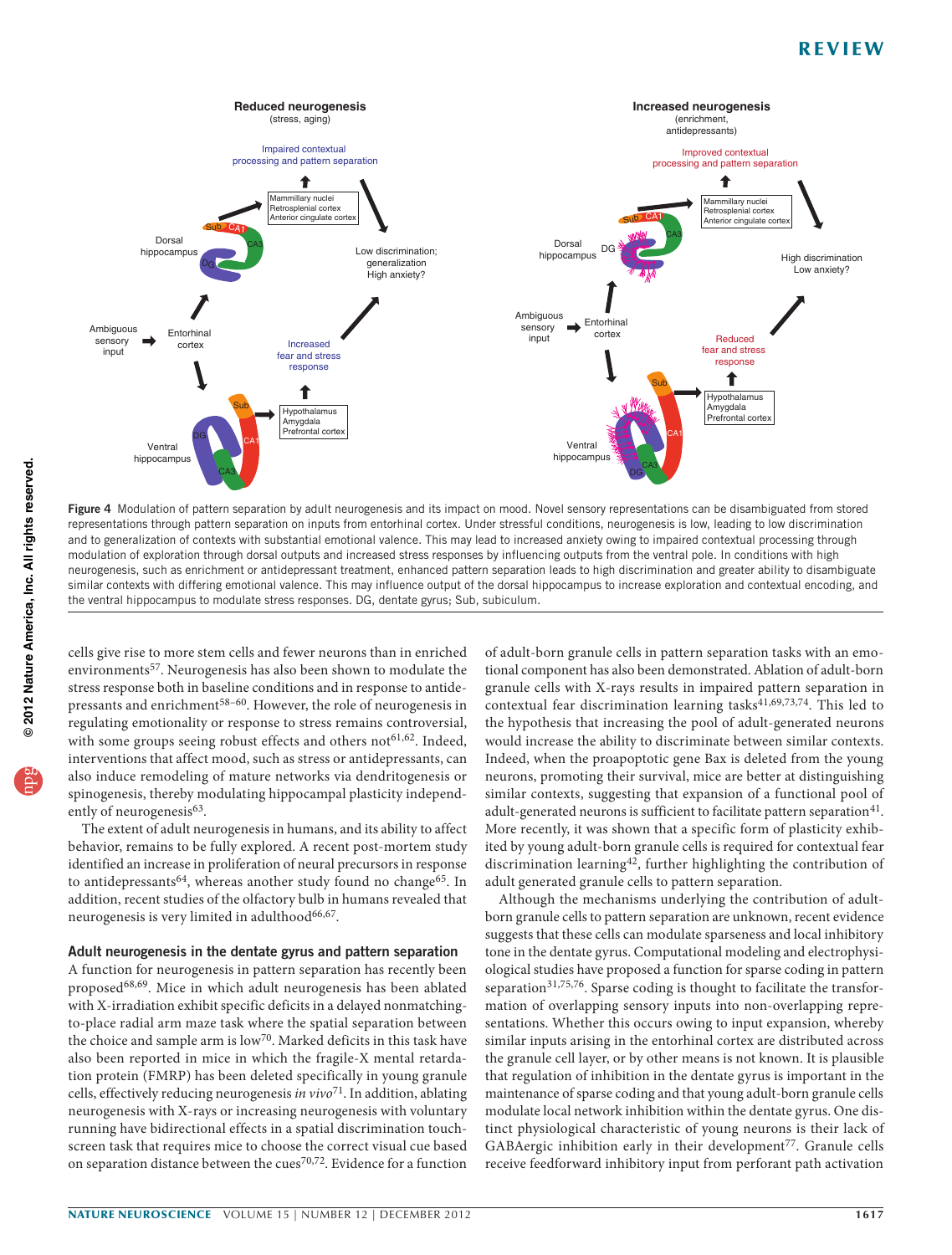of GABAergic interneurons, as well as feedback inhibition, as granule cells target tens of hilar inhibitory interneurons for each innervated downstream CA3 neuron<sup>78</sup>. Yet, during the first 2-3 weeks of their development, GABA depolarizes young neurons<sup>[77](#page-7-30)</sup>, suggesting that increases in GABAergic tone mediated by feedback inhibition would have very different effects in a mature versus immature granule cells. In support of this, *in vivo* recordings have indicated that ablation of adult born granule cells increases gamma-frequency bursts and synchronization of dentate gyrus neuron firing to these bursts, suggesting that young neurons may inhibit network activity in the dentate gyrus[79.](#page-7-32) In addition, ablation of young granule cells decreases inhibition on mature granule cells, suggesting a reduction in inhibitory tone after ablation of adult-born granule cells<sup>[80](#page-7-33)</sup>. Another indication that young neurons may exert an inhibitory influence on the dentate gyrus comes from the recent observation that after a behavioral experience there is an increase in induction of immediate-early genes in the dentate gyrus of mice lacking neurogenesis $81$ . Thus, immature granule cells may influence pattern separation by directly modulating the excitability of the dentate gyrus. Future studies examining the consequence of modulating neurogenesis on sparseness in the dentate gyrus will elucidate this specific contribution of young neurons.

The dentate gyrus network performs pattern separation on its inputs from the entorhinal cortex, regardless of the particular information content of those inputs (**[Fig. 4](#page-4-0)**). We propose that pattern separation of spatial information is computed by the dentate gyrus and then, depending on the position along the dorso-ventral axis, transmitted to downstream structures to control aspects of emotional behavior such as exploration, anxiety and stress responses. Whether contextual representations are differentially computed along the dorso-ventral axis remains an open question, as neurons in ventral CA1 exhibit place fields, albeit at a lower proportion and with larger place fields than those in dorsal CA1, suggesting that space is computed differently in ventral CA1 (ref. 82). Manipulations of the ventral hippocampus affect contextual, and in some cases cued, fear conditioning, though these studies have produced some inconsistent results $83-86$  $83-86$ . These deficits may arise from either impaired contextual processing or modulation of emotional state, as the amygdala only receives hippocampal input from the ventral hippocampus<sup>87</sup>.

The hippocampus is connected with several components of the limbic system, and synchrony between hippocampus and limbic regions have been reported in emotionally charged situations<sup>88-90</sup>. Outputs from the ventral hippocampus project directly to the prefrontal cortex (PFC), the amygdala, the shell of the nucleus accumbens, the bed nuclei of the stria terminalis and the hypothalamus, to control the autonomic, neuroendocrine and motivational responses to emotionally charged stimuli. The dorsal hippocampus is connected to the retrosplenial and anterior cingulate cortex, as well as to mammillary nuclei to influence exploratory behavior and contextual encoding ([Fig. 4](#page-4-0))<sup>90</sup>. In addition, indirect dorsal hippocampal outputs to the midbrain dopaminergic neurons of the ventral tegmental area have been recently linked to attri-bution of positive salience to contextual representations<sup>[91](#page-7-40)</sup>. Although segregation of outputs has been noted along the dorso-ventral axis, connectivity in the dentate gyrus can extend along the longitudinal axis, as mossy fiber collaterals, the axon plexus of inhibitory interneurons, entorhinal cortex input and mossy cell projections extend consid-erably along the dorso-ventral axis of the hippocampus<sup>78,[92,](#page-7-41)[93](#page-7-42)</sup>.

Functional differences along the septo-temporal axis hippocampus have been noted in humans, with greater activity seen in more anterior regions of the temporal lobe when presented with emotionally charged stimuli or faces<sup>94</sup> and more neutral stimuli recruiting more posterior areas<sup>95</sup>. In humans, selective serotonin reuptake inhibitors



<span id="page-5-0"></span>Figure 5 Targets for stimulating neurogenesis to enhance pattern separation and restrain overgeneralization. The mechanisms that regulate the proliferation, integration and maturation of adult born granule cells provide targets to generate new therapies aimed at increasing neurogenesis to reduce overgeneralization in anxiety disorders. Targets aimed at increasing proliferation (Sonic hedgehog (Shh), cyclin-dependent kinase 4 (cdk4), Wnt, Notch) or those that increase the survival of young neurons (Bax, brainderived neurotrophic factor (BDNF), histone deacetylases (HDACs)) can provide an increased available pool of young neurons. Expanding the pool of young neurons has recently been shown to increase pattern separation in rodent models<sup>41</sup>. Alternatively, targeting the distinct physiological properties or the structural properties of young neurons will provide further insight into the specific function of young neurons in pattern separation, and in turn in anxiety disorders such as PTSD, and may provide more specific targets for the treatment of overgeneralization in anxiety disorders.

and tricyclic antidepressants increase neuronal precursor cells more prominently in the anterior portion (ventral) of the dentate gyrus of patients with major depressive disorder as compared to controls and untreated subjects<sup>[64](#page-7-17)</sup>. In rodents, chronic treatment with agomelatine, a melatonin receptor agonist and 5-hydroxytryptamine receptor 2C (5-HT2C) antagonist with efficacy in animal models and in human major depressive disorder, increases neurogenesis selectively in the ventral dentate gyrus<sup>96</sup>.

### Stimulating adult neurogenesis to restrain overgeneralization

Here we have hypothesized that anxiety disorders such as PTSD are associated with pattern separation deficits that are attributable to dentate gyrus dysfunction. As adult neurogenesis influences pattern separation, we hypothesize that targeting adult neurogenesis to improve pattern separation, particularly for situations and contexts that are emotionally charged, may be beneficial for the treatment of anxiety disorders.

The identification of specific endophenotypes such as pattern separation deficits creates opportunities to develop approaches targeting specific underlying neural circuits and mnemonic processes. Moreover, it facilitates diagnosis based on circuit-based changes that are assessed with imaging rather than on qualitative observation of disease symptoms. Anxiety disorders are likely to be associated with a variety of endophenotypes, including fear inhibition and pattern separation deficits. The recent progress in understanding the mech-anisms underlying pattern separation<sup>[40,](#page-6-38)[41,](#page-6-42)[69](#page-7-22)</sup>, improved behavioral assessments of human pattern separation<sup>97</sup> and improved techniques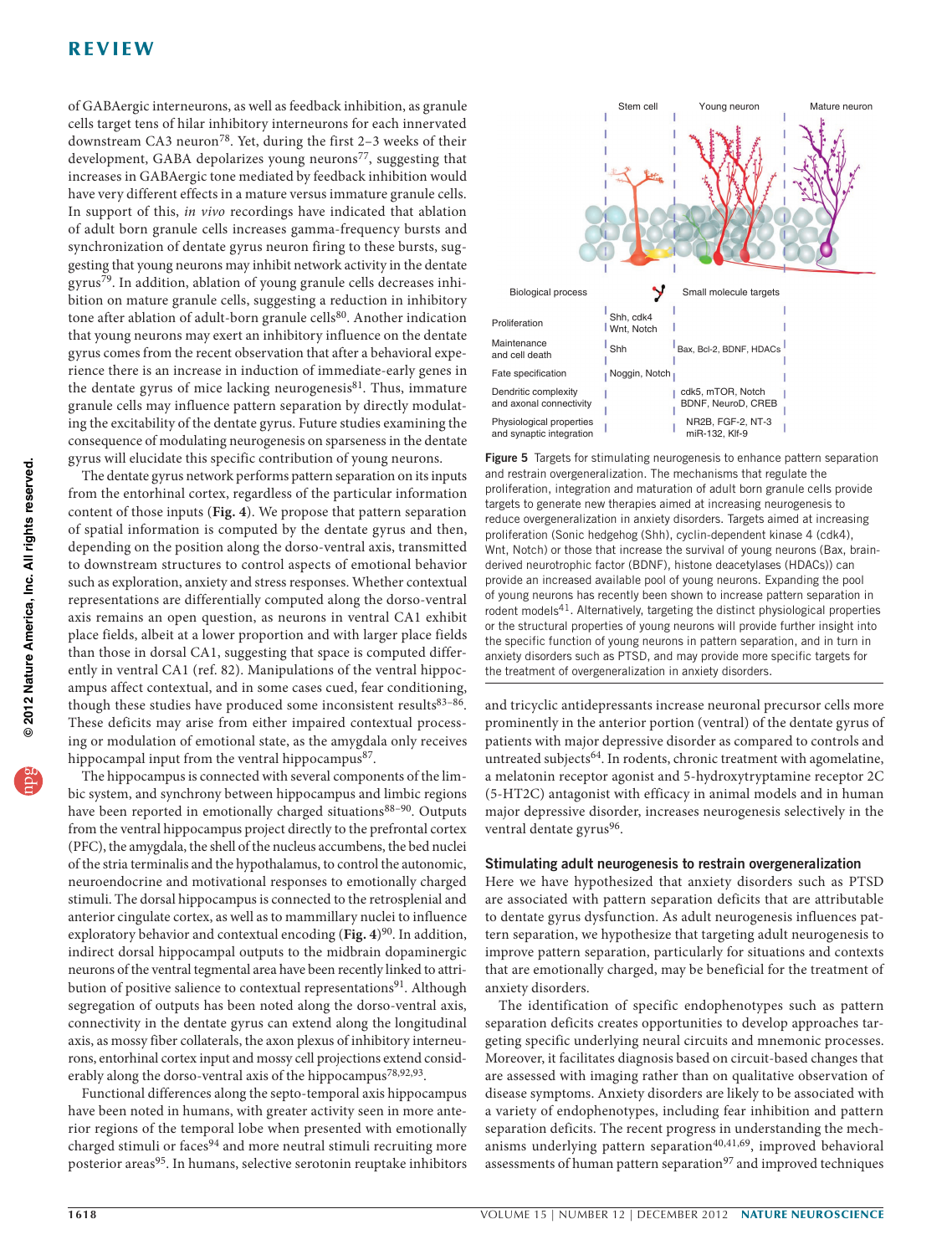for imaging function of hippocampal subregions<sup>[15,](#page-6-13)[29](#page-6-26)</sup> offer an opportunity to develop treatments targeting specific endophenotypes. The emerging influence of adult hippocampal neurogenesis in modulation of pattern separation motivates development of pro-neurogenic strategies to restrain the overgeneralization seen in anxiety disorders. The genetic and epigenetic mechanisms that regulate the proliferation, survival and integration of young granule cells into the hippocampal circuit have begun to be elucidated (**[Fig. 5](#page-5-0)**). Targeting these mechanisms to selectively modulate each of these processes may have beneficial effects on pattern separation by either increasing the available pool of adult generated neurons or modifying their properties to increase their capacity for information processing.

Future studies will examine the effect of modulating neurogenesis in mouse models of anxiety disorders. It is crucial that such efforts are mirrored by development of imaging approaches to capture ongoing neurogenesis in the adult human dentate gyrus<sup>98</sup>. We expect that patients who have pattern separation deficits belong to a subgroup whose disorder is caused by a dysfunction of the dentate gyrus and are as a result more likely to benefit from treatments aimed at stimulating neurogenesis. Once candidate compounds are identified, clinical trials may target those patients with anxiety disorders who display both an impairment in pattern separation tasks and a dysfunction in the dentate gyrus as assessed by MRI-based imaging studies. Such clinical trials will assess the extent to which clinical improvement can be achieved by targeting pattern separation.

#### **Acknowledgments**

We thank L. Drew for comments on the manuscript. The authors are supported by US National Institute of Mental Health grants 1F32MH092101-01A1 and 1K01MH099371-01; a Sackler Institute Award and a NARSAD Young Investigator Award (M.A.K.); US National Institute of Mental Health grant 4R00MH086615- 03, the Ellison Medical Foundation New Scholar in Aging and the Whitehall Foundation (A.S.); and NARSAD, the New York Stem Cell Initiative, US National Institutes of Health grant R01 MH068542, and Hope for Depression Research Foundation grants (R.H.).

#### **COMPETING FINANCIAL INTERESTS**

The authors declare no competing financial interests.

Published online at<http://www.nature.com/doifinder/10.1038/nn.3262>. Reprints and permissions information is available online at [http://www.nature.com/](http://www.nature.com/reprints/index.html) [reprints/index.html](http://www.nature.com/reprints/index.html).

- <span id="page-6-0"></span>1. Kessler, R.C. *et al.* Lifetime prevalence and age-of-onset distributions of DSM-IV disorders in the National Comorbidity Survey Replication. *Arch. Gen. Psychiatry* 62, 593–602 (2005).
- <span id="page-6-1"></span>2. DuPont, R.L. *et al.* Economic costs of anxiety disorders. *Anxiety* 2, 167–172 (1996).
- <span id="page-6-2"></span>3. Kessler, R.C., Sonnega, A., Bromet, E., Hughes, M. & Nelson, C.B. Posttraumatic stress disorder in the National Comorbidity Survey. *Arch. Gen. Psychiatry* 52, 1048–1060 (1995).
- <span id="page-6-3"></span>4. Milad, M.R. & Quirk, G.J. Fear extinction as a model for translational neuroscience: ten years of progress. *Annu. Rev. Psychol.* 63, 129–151 (2012).
- <span id="page-6-4"></span>5. Jovanovic, T. & Ressler, K.J. How the neurocircuitry and genetics of fear inhibition may inform our understanding of PTSD. *Am. J. Psychiatry* 167, 648–662 (2010).
- <span id="page-6-5"></span>6. Lissek, S. *et al.* Elevated fear conditioning to socially relevant unconditioned stimuli in social anxiety disorder. *Am. J. Psychiatry* 165, 124–132 (2008).
- <span id="page-6-6"></span>7. Mineka, S. & Zinbarg, R. A contemporary learning theory perspective on the etiology of anxiety disorders: it's not what you thought it was. *Am. Psychol.* 61, 10–26 (2006).
- <span id="page-6-7"></span>8. Bouton, M.E., Mineka, S. & Barlow, D.H. A modern learning theory perspective on the etiology of panic disorder. *Psychol. Rev.* 108, 4–32 (2001).
- <span id="page-6-8"></span>9. Lissek, S. *et al.* Overgeneralization of conditioned fear as a pathogenic marker of panic disorder. *Am. J. Psychiatry* 167, 47–55 (2010).
- <span id="page-6-9"></span>10. Wolpe, J. & Rowan, V.C. Panic disorder: a product of classical conditioning. *Behav. Res. Ther.* 26, 441–450 (1988).
- <span id="page-6-10"></span>11. Marr, D. Simple memory: a theory for archicortex. *Phil. Trans. R. Soc. Lond. B* 262, 23–81 (1971).
- <span id="page-6-29"></span>12. Treves, A., Tashiro, A., Witter, M.E. & Moser, E.I. What is the mammalian dentate gyrus good for? *Neuroscience* 154, 1155–1172 (2008).
- <span id="page-6-12"></span>13. Leutgeb, J.K., Leutgeb, S., Moser, M.B. & Moser, E.I. Pattern separation in the dentate gyrus and CA3 of the hippocampus. *Science* 315, 961–966 (2007).
- <span id="page-6-11"></span>14. Fenton, A.A. Neuroscience. Where am I? *Science* 315, 947–949 (2007).
- <span id="page-6-13"></span>15. Bakker, A., Kirwan, C.B., Miller, M. & Stark, C.E. Pattern separation in the human hippocampal CA3 and dentate gyrus. *Science* 319, 1640–1642 (2008).
- <span id="page-6-14"></span>16. Gilbert, P.E., Kesner, R.P. & Lee, I. Dissociating hippocampal subregions: double dissociation between dentate gyrus and CA1. *Hippocampus* 11, 626–636 (2001).
- <span id="page-6-15"></span>17. Peri, T., Ben-Shakhar, G., Orr, S.P. & Shalev, A.Y. Psychophysiologic assessment of aversive conditioning in posttraumatic stress disorder. *Biol. Psychiatry* 47, 512–519 (2000).
- <span id="page-6-16"></span>18. Cohen, L.J. *et al.* Specificity of neuropsychological impairment in obsessivecompulsive disorder: a comparison with social phobic and normal control subjects. *J. Neuropsychiatry Clin. Neurosci.* 8, 82–85 (1996).
- <span id="page-6-17"></span>19. Šodić, L., Anticevic, V., Britvic, D. & Ivkosic, N. Short-term memory in Croatian war veterans with posttraumatic stress disorder. *Croat. Med. J.* 48, 140–145 (2007).
- <span id="page-6-18"></span>20. Gilbertson, M.W. *et al.* Configural cue performance in identical twins discordant for posttraumatic stress disorder: theoretical implications for the role of hippocampal function. *Biol. Psychiatry* 62, 513–520 (2007).
- <span id="page-6-19"></span>21. Kitayama, N., Vaccarino, V., Kutner, M., Weiss, P. & Bremner, J.D. Magnetic resonance imaging (MRI) measurement of hippocampal volume in posttraumatic stress disorder: a meta-analysis. *J. Affect. Disord.* 88, 79–86 (2005).
- <span id="page-6-20"></span>22. Karl, A., Malta, L.S. & Maercker, A. Meta-analytic review of event-related potential studies in post-traumatic stress disorder. *Biol. Psychol.* 71, 123–147 (2006).
- <span id="page-6-21"></span>23. Irle, E. *et al.* Reduced amygdalar and hippocampal size in adults with generalized social phobia. *J. Psychiatry Neurosci.* 35, 126–131 (2010).
- <span id="page-6-22"></span>24. Gilbertson, M.W. *et al.* Smaller hippocampal volume predicts pathologic vulnerability to psychological trauma. *Nat. Neurosci.* 5, 1242–1247 (2002).
- 25. Gilbertson, M.W. *et al.* Is trauma a causal agent of psychopathologic symptoms in posttraumatic stress disorder? Findings from identical twins discordant for combat exposure. *J. Clin. Psychiatry* 71, 1324–1330 (2010).
- <span id="page-6-23"></span>26. Dannlowski, U. *et al.* Limbic scars: long-term consequences of childhood maltreatment revealed by functional and structural magnetic resonance imaging. *Biol. Psychiatry* 71, 286–293 (2012).
- <span id="page-6-24"></span>27. Hayes, J.P. *et al.* Reduced hippocampal and amygdala activity predicts memory distortions for trauma reminders in combat-related PTSD. *J. Psychiatr. Res.* 45, 660–669 (2011).
- <span id="page-6-25"></span>28. Brohawn, K.H., Offringa, R., Pfaff, D.L., Hughes, K.C. & Shin, L.M. The neural correlates of emotional memory in posttraumatic stress disorder. *Biol. Psychiatry* 68, 1023–1030 (2010).
- <span id="page-6-26"></span>29. Wang, Z. *et al.* Magnetic resonance imaging of hippocampal subfields in posttraumatic stress disorder. *Arch. Gen. Psychiatry* 67, 296–303 (2010).
- <span id="page-6-27"></span>30. McEwen, B.S. Stress and hippocampal plasticity. *Annu. Rev. Neurosci.* 22, 105–122 (1999).
- <span id="page-6-28"></span>31. O'Reilly, R.C. & McClelland, J.L. Hippocampal conjunctive encoding, storage, and recall: avoiding a trade-off. *Hippocampus* 4, 661–682 (1994).
- <span id="page-6-30"></span>32. Lisman, J. Formation of the non-functional and functional pools of granule cells in the dentate gyrus: role of neurogenesis, LTP and LTD. *J. Physiol. (Lond.)* 589, 1905–1909 (2011).
- <span id="page-6-31"></span>33. Buhl, E.H., Halasy, K. & Somogyi, P. Diverse sources of hippocampal unitary inhibitory postsynaptic potentials and the number of synaptic release sites. *Nature* 368, 823–828 (1994).
- <span id="page-6-32"></span>34. Patton, P.E. & McNaughton, B. Connection matrix of the hippocampal formation: I. The dentate gyrus. *Hippocampus* 5, 245–286 (1995).
- <span id="page-6-33"></span>35. Henze, D.A., Wittner, L. & Buzsáki, G. Single granule cells reliably discharge targets in the hippocampal CA3 network *in vivo*. *Nat. Neurosci.* 5, 790–795 (2002).
- <span id="page-6-34"></span>36. McNaughton, B.L. & Morris, R.G.M. Hippocampal synaptic enhancement and information-storage within a distributed memory system. *Trends Neurosci.* 10, 408–415 (1987).
- <span id="page-6-35"></span>37. Kim, J. & Lee, I. Hippocampus is necessary for spatial discrimination using distal cue-configuration. *Hippocampus* 21, 609–621 (2011).
- <span id="page-6-36"></span>38. Hunsaker, M.R., Rosenberg, J.S. & Kesner, R.P. The role of the dentate gyrus, CA3a,b, and CA3c for detecting spatial and environmental novelty. *Hippocampus* 18, 1064–1073 (2008).
- <span id="page-6-37"></span>39. Milad, M.R., Rauch, S.L., Pitman, R.K. & Quirk, G.J. Fear extinction in rats: implications for human brain imaging and anxiety disorders. *Biol. Psychol.* 73, 61–71 (2006).
- <span id="page-6-38"></span>40. McHugh, T.J. *et al.* Dentate gyrus NMDA receptors mediate rapid pattern separation in the hippocampal network. *Science* 317, 94–99 (2007).
- <span id="page-6-42"></span>41. Sahay, A. *et al.* Increasing adult hippocampal neurogenesis is sufficient to improve pattern separation. *Nature* 472, 466–470 (2011).
- <span id="page-6-39"></span>42. Kheirbek, M.A., Tannenholz, L. & Hen, R. NR2B-dependent plasticity of adult-born granule cells is necessary for context discrimination. *J. Neurosci.* 32, 8696–8702 (2012).
- <span id="page-6-40"></span>43. Ressler, K.J. *et al.* Cognitive enhancers as adjuncts to psychotherapy: use of D-cycloserine in phobic individuals to facilitate extinction of fear. *Arch. Gen. Psychiatry* 61, 1136–1144 (2004).
- <span id="page-6-41"></span>44. Davis, M., Ressler, K., Rothbaum, B.O. & Richardson, R. Effects of D-cycloserine on extinction: translation from preclinical to clinical work. *Biol. Psychiatry* 60, 369–375 (2006).